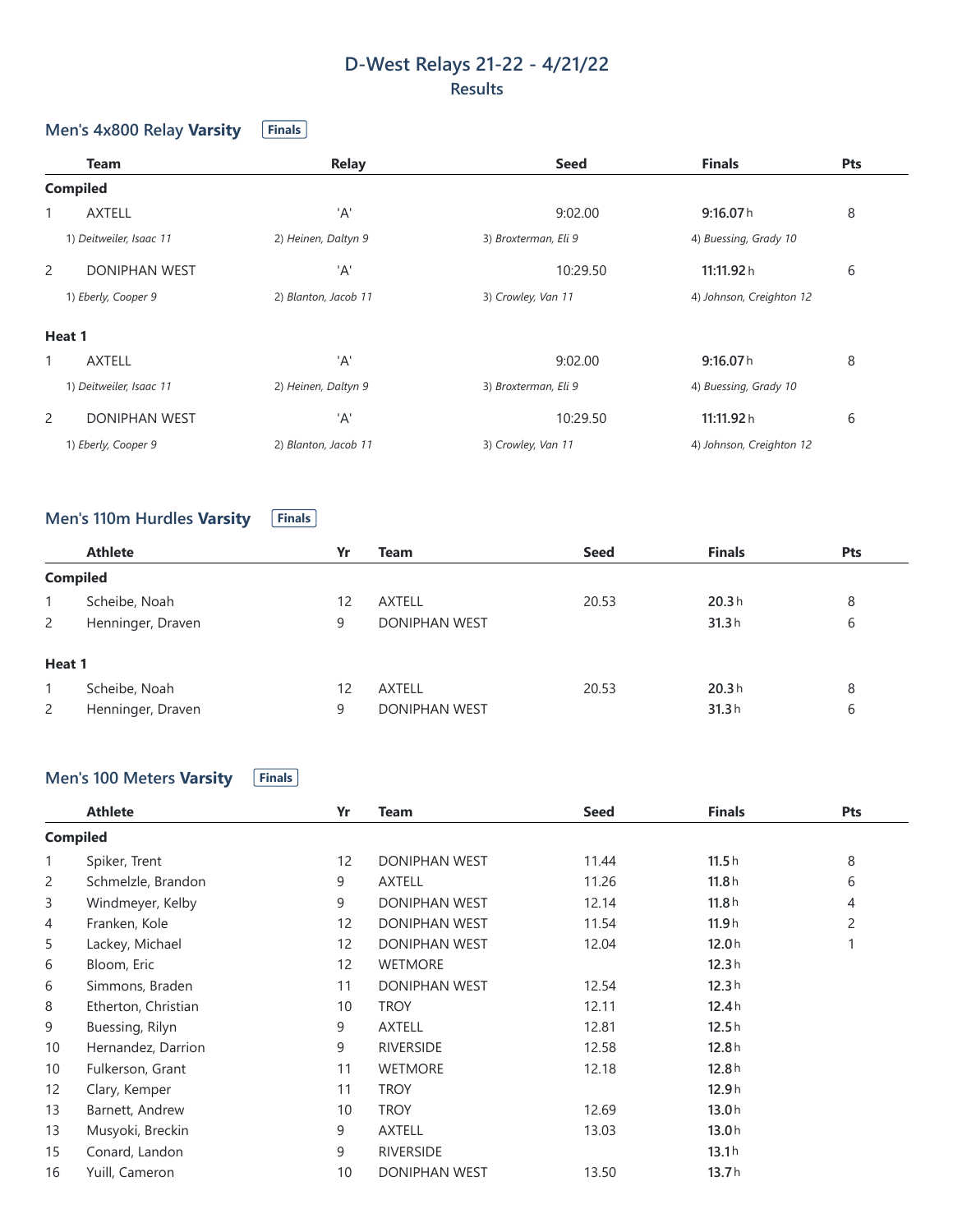| 16     | Strathman, Owen     | 11 | <b>AXTELL</b>        | 13.03 | 13.7h |                |
|--------|---------------------|----|----------------------|-------|-------|----------------|
| 18     | Brooke, Christopher | 12 | <b>RIVERSIDE</b>     | 13.22 | 13.8h |                |
| 19     | Silva, Daniel       | 12 | DONIPHAN WEST        | 13.50 | 13.9h |                |
| 20     | Deters, Sawyer      | 10 | <b>AXTELL</b>        | 13.46 | 14.1h |                |
| Heat 1 |                     |    |                      |       |       |                |
| 1      | Bloom, Eric         | 12 | <b>WETMORE</b>       |       | 12.3h |                |
| 2      | Clary, Kemper       | 11 | <b>TROY</b>          |       | 12.9h |                |
| 3      | Conard, Landon      | 9  | <b>RIVERSIDE</b>     |       | 13.1h |                |
| 4      | Yuill, Cameron      | 10 | DONIPHAN WEST        | 13.50 | 13.7h |                |
| Heat 2 |                     |    |                      |       |       |                |
| 1      | Buessing, Rilyn     | 9  | <b>AXTELL</b>        | 12.81 | 12.5h |                |
| 2      | Hernandez, Darrion  | 9  | <b>RIVERSIDE</b>     | 12.58 | 12.8h |                |
| 3      | Barnett, Andrew     | 10 | <b>TROY</b>          | 12.69 | 13.0h |                |
| 3      | Musyoki, Breckin    | 9  | <b>AXTELL</b>        | 13.03 | 13.0h |                |
| 5      | Strathman, Owen     | 11 | <b>AXTELL</b>        | 13.03 | 13.7h |                |
| 6      | Brooke, Christopher | 12 | <b>RIVERSIDE</b>     | 13.22 | 13.8h |                |
| 7      | Silva, Daniel       | 12 | <b>DONIPHAN WEST</b> | 13.50 | 13.9h |                |
| 8      | Deters, Sawyer      | 10 | <b>AXTELL</b>        | 13.46 | 14.1h |                |
| Heat 3 |                     |    |                      |       |       |                |
| 1      | Spiker, Trent       | 12 | DONIPHAN WEST        | 11.44 | 11.5h | 8              |
| 2      | Schmelzle, Brandon  | 9  | <b>AXTELL</b>        | 11.26 | 11.8h | 6              |
| 3      | Windmeyer, Kelby    | 9  | <b>DONIPHAN WEST</b> | 12.14 | 11.8h | $\overline{4}$ |
| 4      | Franken, Kole       | 12 | DONIPHAN WEST        | 11.54 | 11.9h | $\overline{c}$ |
| 5      | Lackey, Michael     | 12 | DONIPHAN WEST        | 12.04 | 12.0h | 1              |
| 6      | Simmons, Braden     | 11 | <b>DONIPHAN WEST</b> | 12.54 | 12.3h |                |
| 7      | Etherton, Christian | 10 | <b>TROY</b>          | 12.11 | 12.4h |                |
| 8      | Fulkerson, Grant    | 11 | <b>WETMORE</b>       | 12.18 | 12.8h |                |

#### Men's 1600 Meters Varsity **Finals**

|                 | <b>Athlete</b>     | Yr | Team                 | <b>Seed</b> | <b>Finals</b> | <b>Pts</b> |
|-----------------|--------------------|----|----------------------|-------------|---------------|------------|
| <b>Compiled</b> |                    |    |                      |             |               |            |
|                 | Buessing, Grady    | 10 | <b>AXTELL</b>        | 4:58.35     | 4:54.4h       | 8          |
| $\overline{2}$  | Hanzlicek, Colby   | 12 | <b>WETMORE</b>       | 5:08.60     | 5:07.7h       | 6          |
| 3               | Buessing, Evan     | 11 | <b>AXTELL</b>        | 5:15.01     | 5:16.4h       | 4          |
| 4               | Eberly, Cooper     | 9  | <b>DONIPHAN WEST</b> | 5:42.00     | 5:36.6h       | 2          |
| 5               | Shaughnessy, Gavin | 9  | <b>AXTELL</b>        | 5:46.84     | 5:38.9h       |            |
| 6               | Buessing, Blaise   | 9  | <b>AXTELL</b>        | 5:55.77     | 5:39.2h       |            |
| $\overline{7}$  | Hewins, Cody       | 9  | <b>RIVERSIDE</b>     | 5:34.92     | 5:39.7h       |            |
| 8               | Barnett, Andrew    | 10 | <b>TROY</b>          | 7:13.69     | 6:26.5h       |            |
| 9               | Lindeen, Kendrew   | 10 | <b>AXTELL</b>        | 7:55.21     | 7:16.0h       |            |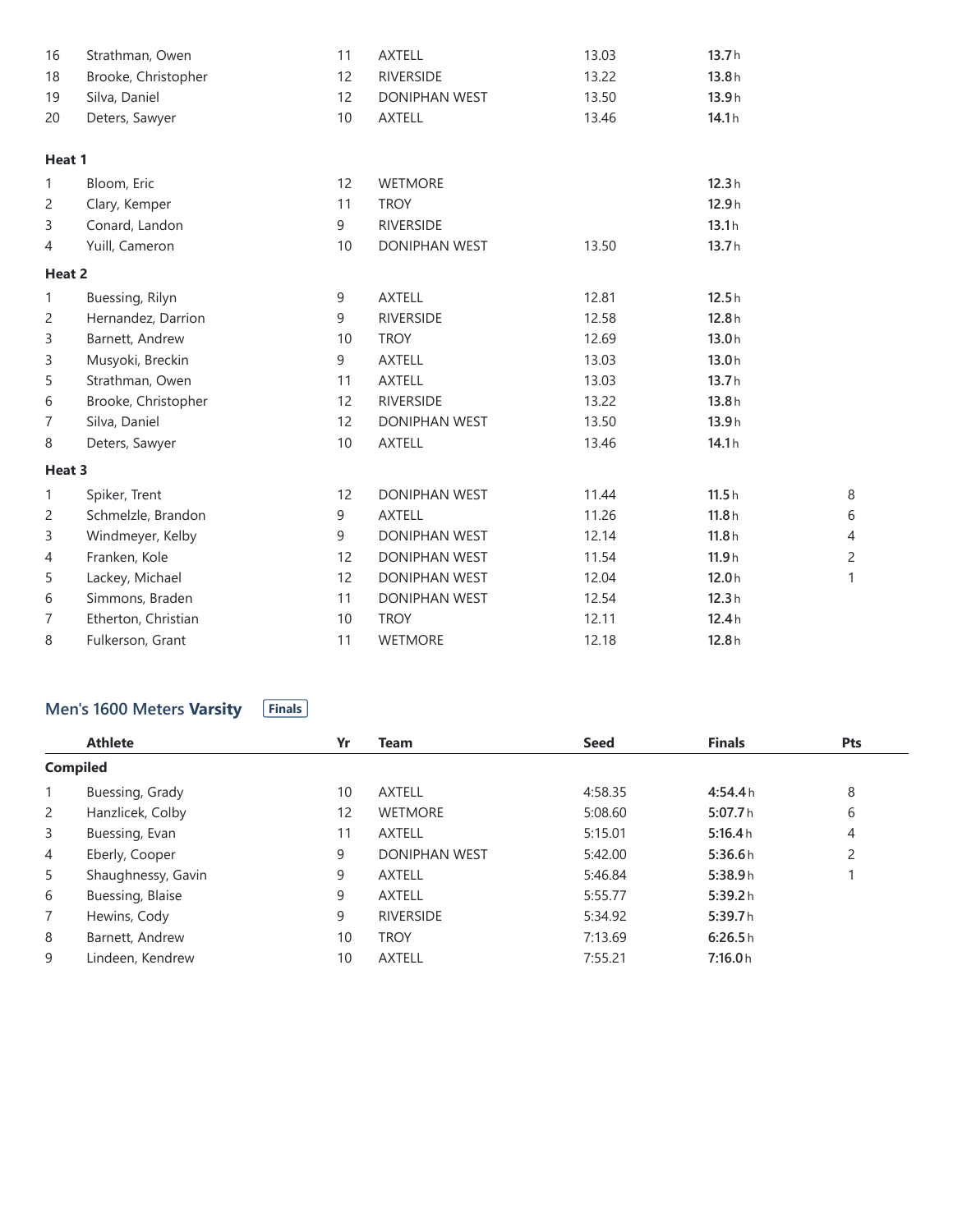#### **Heat 1**

|                | Buessing, Grady    | 10 | <b>AXTELL</b>        | 4:58.35 | 4:54.4h | 8                     |
|----------------|--------------------|----|----------------------|---------|---------|-----------------------|
| 2              | Hanzlicek, Colby   | 12 | <b>WETMORE</b>       | 5:08.60 | 5:07.7h | 6                     |
| 3              | Buessing, Evan     | 11 | <b>AXTELL</b>        | 5:15.01 | 5:16.4h | $\overline{4}$        |
| 4              | Eberly, Cooper     | 9  | <b>DONIPHAN WEST</b> | 5:42.00 | 5:36.6h | $\mathbf{2}^{\prime}$ |
| 5              | Shaughnessy, Gavin | 9  | <b>AXTELL</b>        | 5:46.84 | 5:38.9h | 1.                    |
| 6              | Buessing, Blaise   | 9  | <b>AXTELL</b>        | 5:55.77 | 5:39.2h |                       |
| $\overline{7}$ | Hewins, Cody       | 9  | <b>RIVERSIDE</b>     | 5:34.92 | 5:39.7h |                       |
| 8              | Barnett, Andrew    | 10 | <b>TROY</b>          | 7:13.69 | 6:26.5h |                       |
| 9              | Lindeen, Kendrew   | 10 | <b>AXTELL</b>        | 7:55.21 | 7:16.0h |                       |
|                |                    |    |                      |         |         |                       |

# **Men's** 4x100 Relay Varsity **Finals**

| <b>Team</b>               | <b>Relay</b>              | <b>Seed</b>           | <b>Finals</b>           | Pts |
|---------------------------|---------------------------|-----------------------|-------------------------|-----|
| <b>Compiled</b>           |                           |                       |                         |     |
| <b>DONIPHAN WEST</b><br>1 | 'A'                       | 47.14                 | 45.50h                  | 8   |
| 1) Franken, Kole 12       | 2) Lackey, Michael 12     | 3) Spiker, Trent 12   | 4) Windmeyer, Kelby 9   |     |
| 2<br><b>AXTELL</b>        | 'A'                       | 48.50                 | 49.22h                  | 6   |
| 1) Buessing, Rilyn 9      | 2) Broxterman, Eli 9      | 3) Musyoki, Breckin 9 | 4) Deitweiler, Isaac 11 |     |
| 3<br><b>TROY</b>          | 'A'                       |                       | 49.27h                  | 4   |
| 1) Bowe, Gannon 9         | 2) Etherton, Christian 10 | 3) Norris, Jeritt 11  | 4) Hartman, Jack 9      |     |
| Heat 1                    |                           |                       |                         |     |
| <b>DONIPHAN WEST</b><br>1 | 'A'                       | 47.14                 | 45.50h                  | 8   |
| 1) Franken, Kole 12       | 2) Lackey, Michael 12     | 3) Spiker, Trent 12   | 4) Windmeyer, Kelby 9   |     |
| <b>AXTELL</b><br>2        | 'A'                       | 48.50                 | 49.22h                  | 6   |
| 1) Buessing, Rilyn 9      | 2) Broxterman, Eli 9      | 3) Musyoki, Breckin 9 | 4) Deitweiler, Isaac 11 |     |
| 3<br><b>TROY</b>          | 'A'                       |                       | 49.27h                  | 4   |
| 1) Bowe, Gannon 9         | 2) Etherton, Christian 10 | 3) Norris, Jeritt 11  | 4) Hartman, Jack 9      |     |

#### **Men's 400 Meters Varsity Finals**

|                 | <b>Athlete</b>     | Yr                | <b>Team</b>          | <b>Seed</b> | <b>Finals</b> | Pts            |
|-----------------|--------------------|-------------------|----------------------|-------------|---------------|----------------|
| <b>Compiled</b> |                    |                   |                      |             |               |                |
| 1               | Windmeyer, Kelby   | 9                 | <b>DONIPHAN WEST</b> | 59.50       | 55.7h         | 8              |
| 2               | Spiker, Trent      | $12 \overline{ }$ | <b>DONIPHAN WEST</b> | 55.74       | 56.9h         | 6              |
| 3               | Johnson, Creighton | $12 \overline{ }$ | <b>DONIPHAN WEST</b> | 56.64       | 57.4h         | 4              |
| 4               | Conard, Landon     | 9                 | <b>RIVERSIDE</b>     | 57.67       | 57.8h         | $\overline{2}$ |
| 5               | Simmons, Braden    | 11                | <b>DONIPHAN WEST</b> | 59.50       | 59.0h         |                |
| 6               | Deitweiler, Isaac  | 11                | <b>AXTELL</b>        | 58.94       | 59.6h         |                |
| 7               | Fulkerson, Grant   | 11                | <b>WETMORE</b>       | 1:03.64     | 1:00.8h       |                |
| 8               | Shuler, Ryan       | 9                 | <b>WETMORE</b>       | 1:03.34     | 1:01.0h       |                |
| 9               | Norris, Jeritt     | 11                | <b>TROY</b>          | 1:00.48     | 1:03.7h       |                |
| 10 <sup>°</sup> | Blanton, Jacob     | 11                | <b>DONIPHAN WEST</b> | 1:01.00     | 1:05.0h       |                |
| 11              | Strathman, Owen    | 11                | <b>AXTELL</b>        | 1:10.00     | 1:06.8h       |                |
| 12              | Buessing, Grant    | 10                | <b>AXTELL</b>        | 1:10.00     | 1:08.1h       |                |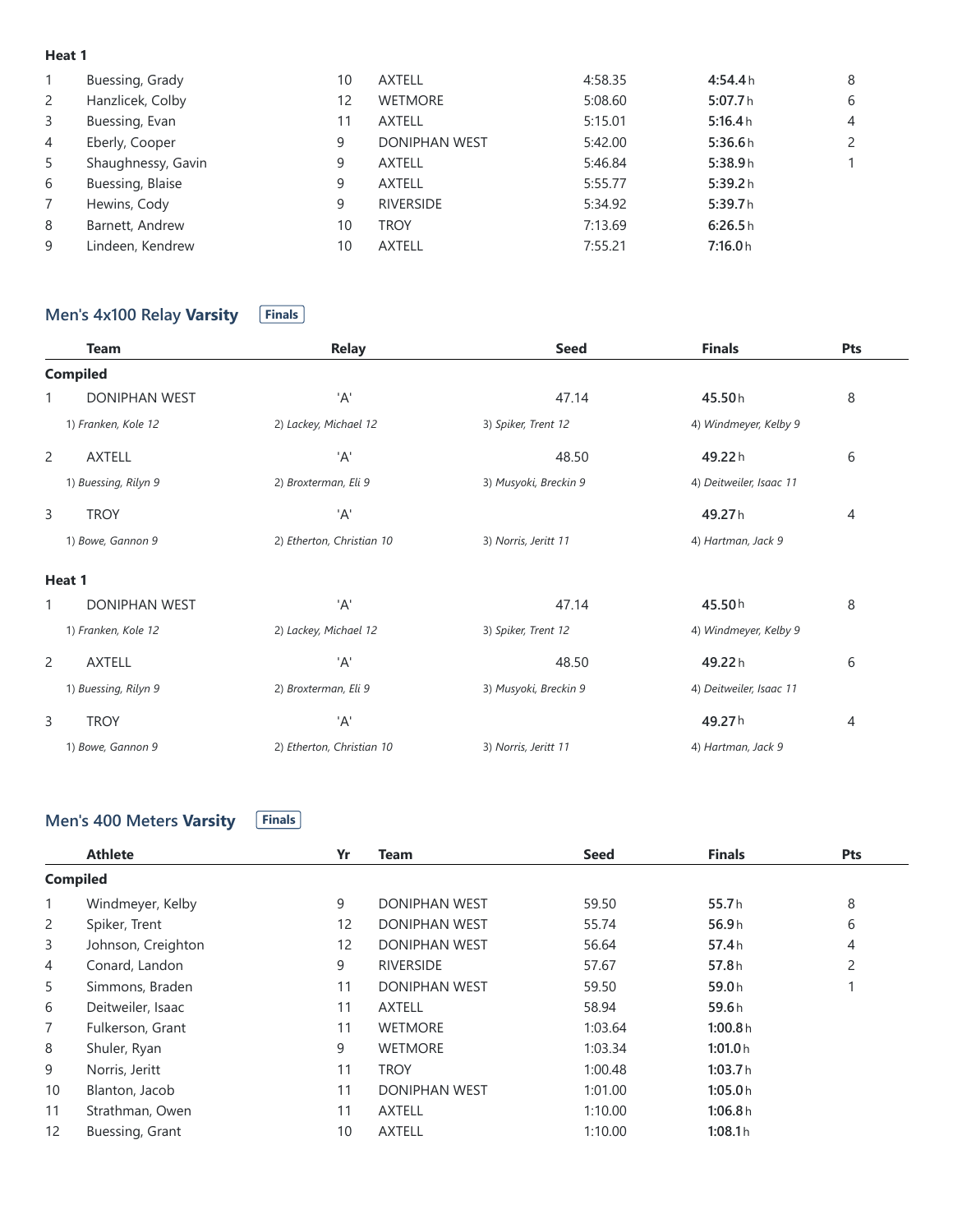#### **Heat 1**

| 1              | Fulkerson, Grant   | 11 | <b>WETMORE</b>       | 1:03.64 | 1:00.8h    |                       |
|----------------|--------------------|----|----------------------|---------|------------|-----------------------|
| 2              | Shuler, Ryan       | 9  | <b>WETMORE</b>       | 1:03.34 | 1:01.0h    |                       |
| 3              | Strathman, Owen    | 11 | <b>AXTELL</b>        | 1:10.00 | 1:06.8h    |                       |
| 4              | Buessing, Grant    | 10 | <b>AXTELL</b>        | 1:10.00 | 1:08.1h    |                       |
| Heat 2         |                    |    |                      |         |            |                       |
| 1              | Windmeyer, Kelby   | 9  | <b>DONIPHAN WEST</b> | 59.50   | 55.7h<br>8 |                       |
| $\overline{2}$ | Spiker, Trent      | 12 | <b>DONIPHAN WEST</b> | 55.74   | 56.9h      | 6                     |
| 3              | Johnson, Creighton | 12 | <b>DONIPHAN WEST</b> | 56.64   | 57.4h      | $\overline{4}$        |
| 4              | Conard, Landon     | 9  | <b>RIVERSIDE</b>     | 57.67   | 57.8h      | $\mathbf{2}^{\prime}$ |
| 5              | Simmons, Braden    | 11 | <b>DONIPHAN WEST</b> | 59.50   | 59.0h      |                       |
| 6              | Deitweiler, Isaac  | 11 | <b>AXTELL</b>        | 58.94   | 59.6h      |                       |
| $\overline{7}$ | Norris, Jeritt     | 11 | <b>TROY</b>          | 1:00.48 | 1:03.7h    |                       |
| 8              | Blanton, Jacob     | 11 | <b>DONIPHAN WEST</b> | 1:01.00 | 1:05.0h    |                       |

# **Men's** 300m Hurdles Varsity **Finals**

|                 | <b>Athlete</b>      | Yr | <b>Team</b>   | <b>Seed</b> | <b>Finals</b> | Pts |
|-----------------|---------------------|----|---------------|-------------|---------------|-----|
| <b>Compiled</b> |                     |    |               |             |               |     |
| $\mathbf{1}$    | Broxterman, Eli     | 9  | <b>AXTELL</b> | 48.14       | 46.7h         | 8   |
| 2               | Etherton, Christian | 10 | <b>TROY</b>   | 46.24       | 50.1h         | 6   |
| 3               | Scheibe, Noah       | 12 | <b>AXTELL</b> | 53.63       | 51.6h         | 4   |
| Heat 1          |                     |    |               |             |               |     |
| $\mathbf{1}$    | Broxterman, Eli     | 9  | <b>AXTELL</b> | 48.14       | 46.7h         | 8   |
| 2               | Etherton, Christian | 10 | <b>TROY</b>   | 46.24       | 50.1h         | 6   |
| 3               | Scheibe, Noah       | 12 | <b>AXTELL</b> | 53.63       | 51.6h         | 4   |

# **Men's** 800 Meters **Varsity Finals**

|                | <b>Athlete</b>  | Yr | <b>Team</b>          | <b>Seed</b> | <b>Finals</b> | Pts            |
|----------------|-----------------|----|----------------------|-------------|---------------|----------------|
|                | <b>Compiled</b> |    |                      |             |               |                |
| 1              | Bloom, Eric     | 12 | <b>WETMORE</b>       | 2:08.80     | 2:12.9h       | 8              |
| 2              | Buessing, Evan  | 11 | <b>AXTELL</b>        | 2:19.66     | 2:16.5h       | 6              |
| 3              | Heinen, Daltyn  | 9  | <b>AXTELL</b>        | 2:20.00     | 2:23.0h       | $\overline{4}$ |
| 4              | Eberly, Cooper  | 9  | <b>DONIPHAN WEST</b> | 2:43.10     | 2:32.8h       | 2              |
| 5              | Hewins, Cody    | 9  | <b>RIVERSIDE</b>     | 2:43.93     | 2:34.5h       |                |
| Heat 1         |                 |    |                      |             |               |                |
| $\mathbf{1}$   | Bloom, Eric     | 12 | <b>WETMORE</b>       | 2:08.80     | 2:12.9h       | 8              |
| $\overline{2}$ | Buessing, Evan  | 11 | <b>AXTELL</b>        | 2:19.66     | 2:16.5h       | 6              |
| 3              | Heinen, Daltyn  | 9  | <b>AXTELL</b>        | 2:20.00     | 2:23.0h       | 4              |
| 4              | Eberly, Cooper  | 9  | <b>DONIPHAN WEST</b> | 2:43.10     | 2:32.8h       | $\overline{c}$ |
| 5              | Hewins, Cody    | 9  | <b>RIVERSIDE</b>     | 2:43.93     | 2:34.5h       |                |
|                |                 |    |                      |             |               |                |

# **Men's 200 Meters Varsity Finals**

| . .<br>1 m |  | . . |  |  |  |
|------------|--|-----|--|--|--|
|------------|--|-----|--|--|--|

|          | <b>Athlete</b> | v. | Team                 | <b>Seed</b> | <b>Finals</b> | Pts |
|----------|----------------|----|----------------------|-------------|---------------|-----|
| Compiled |                |    |                      |             |               |     |
|          | Spiker, Trent  |    | <b>DONIPHAN WEST</b> | 24.34       | 23.7h         | 8   |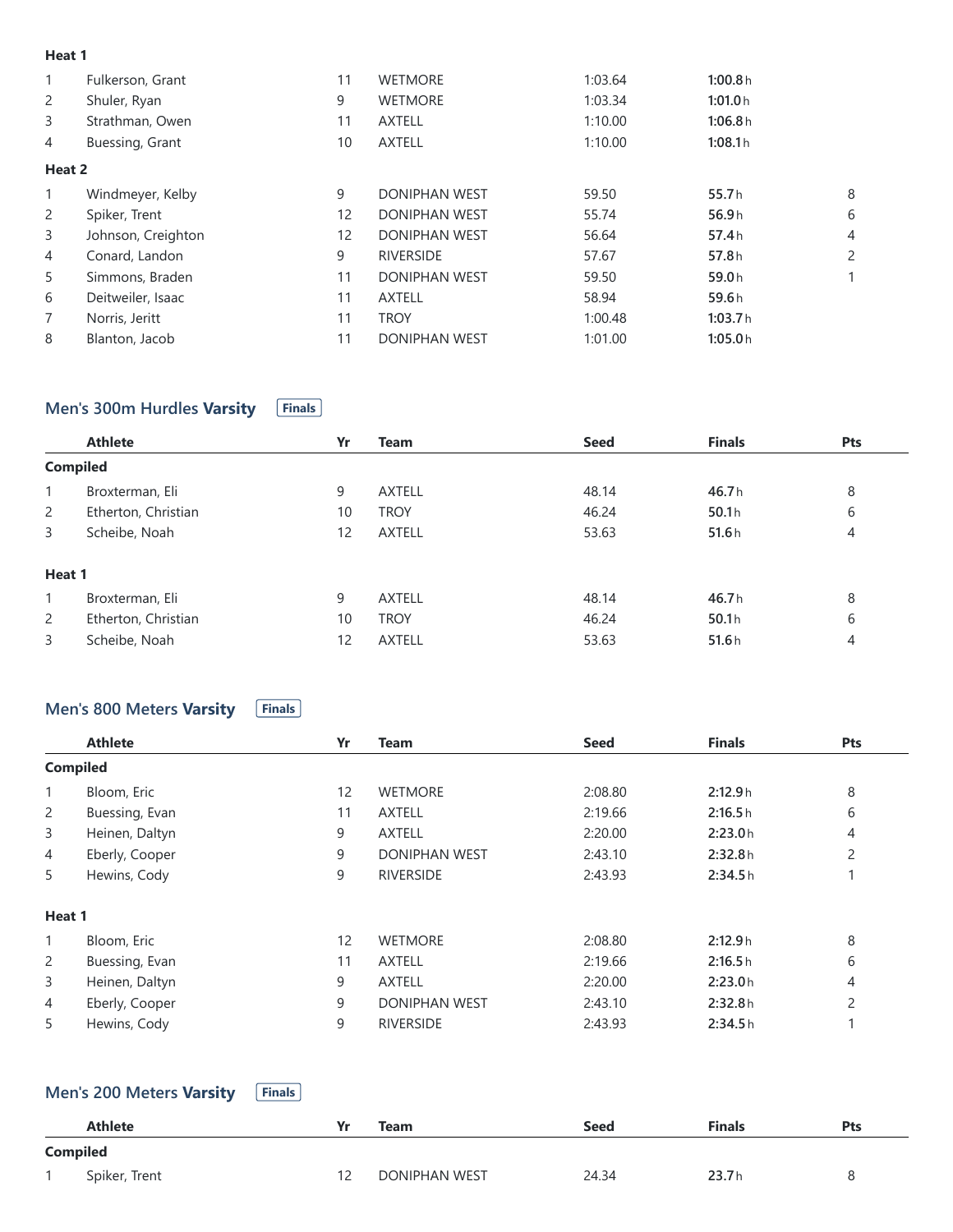| 2      | Schmelzle, Brandon  | 9               | <b>AXTELL</b>        | 23.67 | 23.7h | 6              |
|--------|---------------------|-----------------|----------------------|-------|-------|----------------|
| 3      | Franken, Kole       | 12              | DONIPHAN WEST        | 25.64 | 25.0h | $\overline{4}$ |
| 4      | Lackey, Michael     | 12              | DONIPHAN WEST        | 25.64 | 25.2h | $\overline{c}$ |
| 5      | King, Josh          | 9               | <b>RIVERSIDE</b>     | 25.79 | 25.5h | 1              |
| 6      | Fulkerson, Grant    | 11              | <b>WETMORE</b>       | 25.48 | 25.6h |                |
| 7      | Buessing, Rilyn     | 9               | <b>AXTELL</b>        | 25.50 | 25.9h |                |
| 8      | Shuler, Ryan        | 9               | <b>WETMORE</b>       | 26.96 | 26.2h |                |
| 9      | Conard, Landon      | 9               | <b>RIVERSIDE</b>     | 26.73 | 26.4h |                |
| 10     | Hernandez, Darrion  | 9               | <b>RIVERSIDE</b>     |       | 26.9h |                |
| 11     | Musyoki, Breckin    | 9               | <b>AXTELL</b>        | 27.55 | 28.0h |                |
| 12     | Brooke, Christopher | 12              | <b>RIVERSIDE</b>     | 28.11 | 29.2h |                |
| 13     | Yuill, Cameron      | 10              | DONIPHAN WEST        | 28.94 | 29.4h |                |
| 14     | Deters, Sawyer      | 10              | <b>AXTELL</b>        | 32.00 | 31.2h |                |
| Heat 1 |                     |                 |                      |       |       |                |
| 1      | Shuler, Ryan        | 9               | <b>WETMORE</b>       | 26.96 | 26.2h |                |
| 2      | Conard, Landon      | 9               | <b>RIVERSIDE</b>     | 26.73 | 26.4h |                |
| 3      | Hernandez, Darrion  | 9               | <b>RIVERSIDE</b>     |       | 26.9h |                |
| 4      | Musyoki, Breckin    | 9               | <b>AXTELL</b>        | 27.55 | 28.0h |                |
| 5      | Brooke, Christopher | 12              | <b>RIVERSIDE</b>     | 28.11 | 29.2h |                |
| 6      | Yuill, Cameron      | 10              | DONIPHAN WEST        | 28.94 | 29.4h |                |
| 7      | Deters, Sawyer      | 10 <sup>°</sup> | <b>AXTELL</b>        | 32.00 | 31.2h |                |
| Heat 2 |                     |                 |                      |       |       |                |
| 1      | Spiker, Trent       | 12              | DONIPHAN WEST        | 24.34 | 23.7h | 8              |
| 2      | Schmelzle, Brandon  | 9               | <b>AXTELL</b>        | 23.67 | 23.7h | 6              |
| 3      | Franken, Kole       | 12              | DONIPHAN WEST        | 25.64 | 25.0h | 4              |
| 4      | Lackey, Michael     | 12              | <b>DONIPHAN WEST</b> | 25.64 | 25.2h | 2              |
| 5      | King, Josh          | 9               | <b>RIVERSIDE</b>     | 25.79 | 25.5h | 1              |
| 6      | Fulkerson, Grant    | 11              | <b>WETMORE</b>       | 25.48 | 25.6h |                |
| 7      | Buessing, Rilyn     | 9               | <b>AXTELL</b>        | 25.50 | 25.9h |                |

# **Men's** 3200 Meters **Varsity Finals**

|                | <b>Athlete</b>      | Yr | <b>Team</b>    | <b>Seed</b> | <b>Finals</b> | Pts            |
|----------------|---------------------|----|----------------|-------------|---------------|----------------|
|                | <b>Compiled</b>     |    |                |             |               |                |
| 1              | Hanzlicek, Colby    | 12 | <b>WETMORE</b> | 11:02.20    | 10:49.6h      | 8              |
| 2              | Schultejans, Weston | 10 | <b>WETMORE</b> | 12:34.10    | 12:13.0h      | 6              |
| 3              | Buessing, Blaise    | 9  | <b>AXTELL</b>  | 12:10.00    | 12:26.2 h     | 4              |
| 4              | Shaughnessy, Gavin  | 9  | <b>AXTELL</b>  | 12:50.00    | 13:11.1h      | 2              |
| 5              | Lindeen, Kendrew    | 10 | <b>AXTELL</b>  | 15:47.00    | 16:07.4h      |                |
| Heat 1         |                     |    |                |             |               |                |
| 1              | Hanzlicek, Colby    | 12 | <b>WETMORE</b> | 11:02.20    | 10:49.6h      | 8              |
| $\overline{2}$ | Schultejans, Weston | 10 | <b>WETMORE</b> | 12:34.10    | 12:13.0h      | 6              |
| 3              | Buessing, Blaise    | 9  | <b>AXTELL</b>  | 12:10.00    | 12:26.2 h     | 4              |
| $\overline{4}$ | Shaughnessy, Gavin  | 9  | <b>AXTELL</b>  | 12:50.00    | 13:11.1h      | $\overline{c}$ |
| 5              | Lindeen, Kendrew    | 10 | <b>AXTELL</b>  | 15:47.00    | 16:07.4h      |                |

**Men's** 4x400 Relay **Varsity Finals** 

| <b>LOOP</b><br>------- |  | _______ |  |
|------------------------|--|---------|--|
|                        |  |         |  |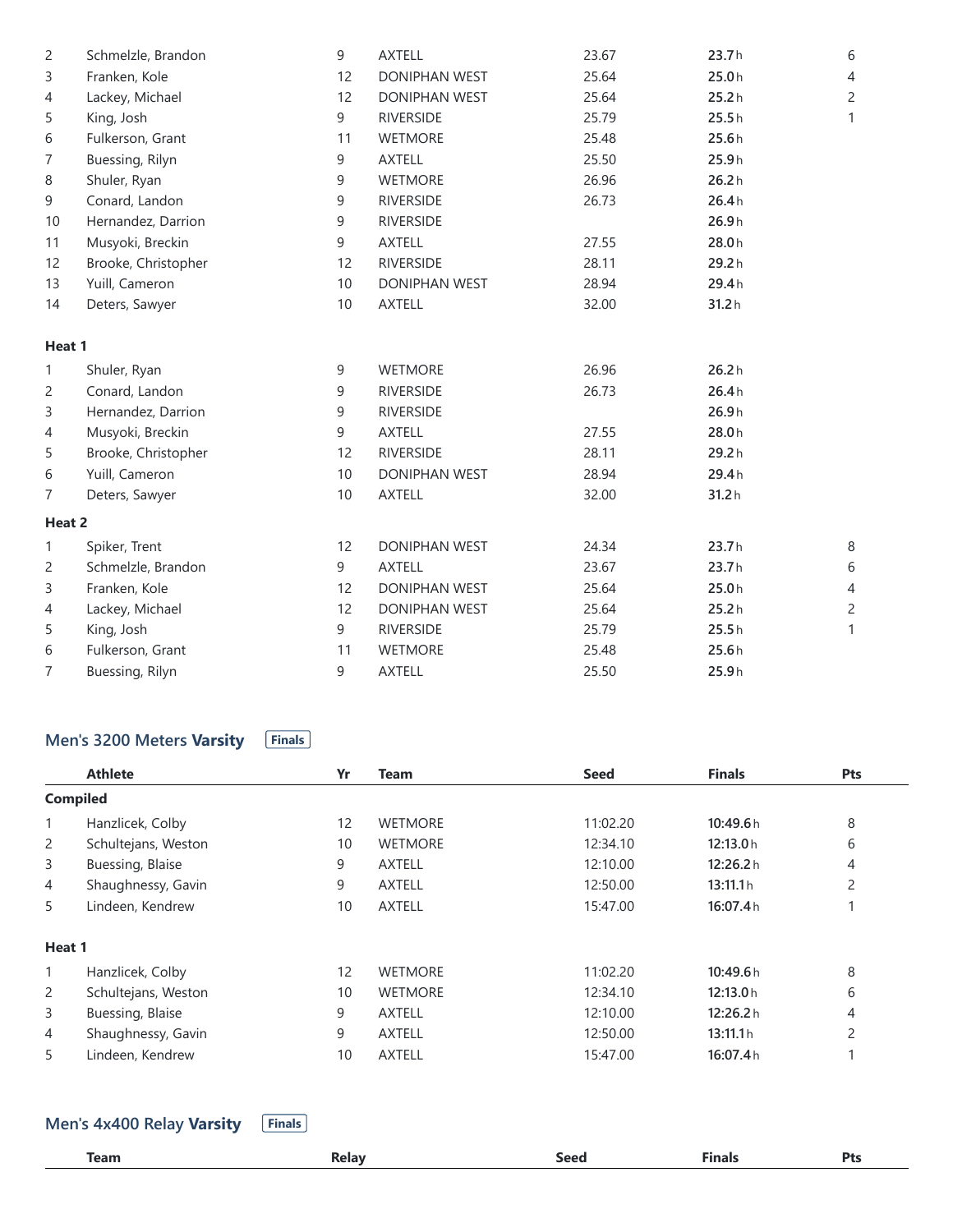#### **Compiled**

|   | <b>AXTELL</b>           | 'A'                  | 3:52.13                 | 3:46.16h              | 8 |
|---|-------------------------|----------------------|-------------------------|-----------------------|---|
|   | 1) Schmelzle, Brandon 9 | 2) Broxterman, Eli 9 | 3) Deitweiler, Isaac 11 | 4) Buessing, Grady 10 |   |
| 2 | <b>DONIPHAN WEST</b>    | 'A'                  | 4:19.90                 | 4:17.63h              | 6 |
|   | 1) Blanton, Jacob 11    | 2) Crowley, Van 11   | 3) Simmons, Braden 11   | 4) Windmeyer, Kelby 9 |   |
|   | Heat 1                  |                      |                         |                       |   |
|   | <b>AXTELL</b>           | 'A'                  | 3:52.13                 | 3:46.16h              | 8 |
|   | 1) Schmelzle, Brandon 9 | 2) Broxterman, Eli 9 | 3) Deitweiler, Isaac 11 | 4) Buessing, Grady 10 |   |
| 2 | <b>DONIPHAN WEST</b>    | 'A'                  | 4:19.90                 | 4:17.63h              | 6 |
|   | 1) Blanton, Jacob 11    | 2) Crowley, Van 11   | 3) Simmons, Braden 11   | 4) Windmeyer, Kelby 9 |   |

### **Men's Shot Put Varsity Finals**

|                | <b>Athlete</b>    | Yr | <b>Team</b>          | <b>Seed</b> | <b>Finals</b> | Pts            |
|----------------|-------------------|----|----------------------|-------------|---------------|----------------|
|                | <b>Compiled</b>   |    |                      |             |               |                |
| 1              | Deters, Sawyer    | 10 | <b>AXTELL</b>        | 41-06.00    | 40-05.00      | 8              |
| 2              | Clary, Kemper     | 11 | <b>TROY</b>          | 39-03.00    | 39-01.00      | 6              |
| 3              | Strathman, Owen   | 11 | <b>AXTELL</b>        | 38-10.00    | 36-11.00      | 4              |
| 4              | Buessing, Grant   | 10 | <b>AXTELL</b>        | 33-08.00    | 33-07.50      | $\overline{c}$ |
| 5              | Claycamp, Kaden   | 9  | <b>WETMORE</b>       | 34-06.00    | 32-10.00      | 1              |
| 6              | King, Josh        | 9  | <b>RIVERSIDE</b>     |             | 32-08.50      |                |
| $\overline{7}$ | Silva, Daniel     | 12 | <b>DONIPHAN WEST</b> | 30-09.00    | 31-07.00      |                |
| 8              | Hartman, Jack     | 9  | <b>TROY</b>          | 31-06.00    | 31-00.00      |                |
| 9              | Henninger, Draven | 9  | <b>DONIPHAN WEST</b> | 26-05.00    | 27-09.50      |                |
| 10             | Hegarty, Hayden   | 10 | <b>TROY</b>          | 27-00.00    | 26-10.00      |                |
| 11             | Brooke, Dylan     | 9  | <b>RIVERSIDE</b>     | 23-01.00    | 22-08.50      |                |
| Flight 1       |                   |    |                      |             |               |                |
| 1              | Deters, Sawyer    | 10 | <b>AXTELL</b>        | 41-06.00    | 40-05.00      | 8              |
| 2              | Clary, Kemper     | 11 | <b>TROY</b>          | 39-03.00    | 39-01.00      | 6              |
| 3              | Strathman, Owen   | 11 | <b>AXTELL</b>        | 38-10.00    | 36-11.00      | 4              |
| 4              | Buessing, Grant   | 10 | <b>AXTELL</b>        | 33-08.00    | 33-07.50      | $\overline{c}$ |
| 5              | Claycamp, Kaden   | 9  | <b>WETMORE</b>       | 34-06.00    | 32-10.00      | 1              |
| 6              | King, Josh        | 9  | <b>RIVERSIDE</b>     |             | 32-08.50      |                |
| 7              | Silva, Daniel     | 12 | <b>DONIPHAN WEST</b> | 30-09.00    | 31-07.00      |                |
| 8              | Hartman, Jack     | 9  | <b>TROY</b>          | 31-06.00    | 31-00.00      |                |
| 9              | Henninger, Draven | 9  | <b>DONIPHAN WEST</b> | 26-05.00    | 27-09.50      |                |
| 10             | Hegarty, Hayden   | 10 | <b>TROY</b>          | 27-00.00    | 26-10.00      |                |
| 11             | Brooke, Dylan     | 9  | <b>RIVERSIDE</b>     | 23-01.00    | 22-08.50      |                |

# **Men's Discus Varsity Finals**

|                | <b>Athlete</b>  | Yr | Team           | <b>Seed</b> | <b>Finals</b> | <b>Pts</b> |  |  |
|----------------|-----------------|----|----------------|-------------|---------------|------------|--|--|
|                | <b>Compiled</b> |    |                |             |               |            |  |  |
|                | Wommack, Kyler  |    | <b>WETMORE</b> | 115-06.50   | 112-09.00     | 8          |  |  |
| $\overline{2}$ | Deters, Sawyer  | 10 | <b>AXTELL</b>  | 111-05.00   | 111-05.00     | 6          |  |  |
| 3              | Buessing, Grant | 10 | <b>AXTELL</b>  | 110-04.00   | 106-10.00     | 4          |  |  |
| 4              | Clary, Kemper   |    | <b>TROY</b>    | 104-08.00   | 106-07.00     |            |  |  |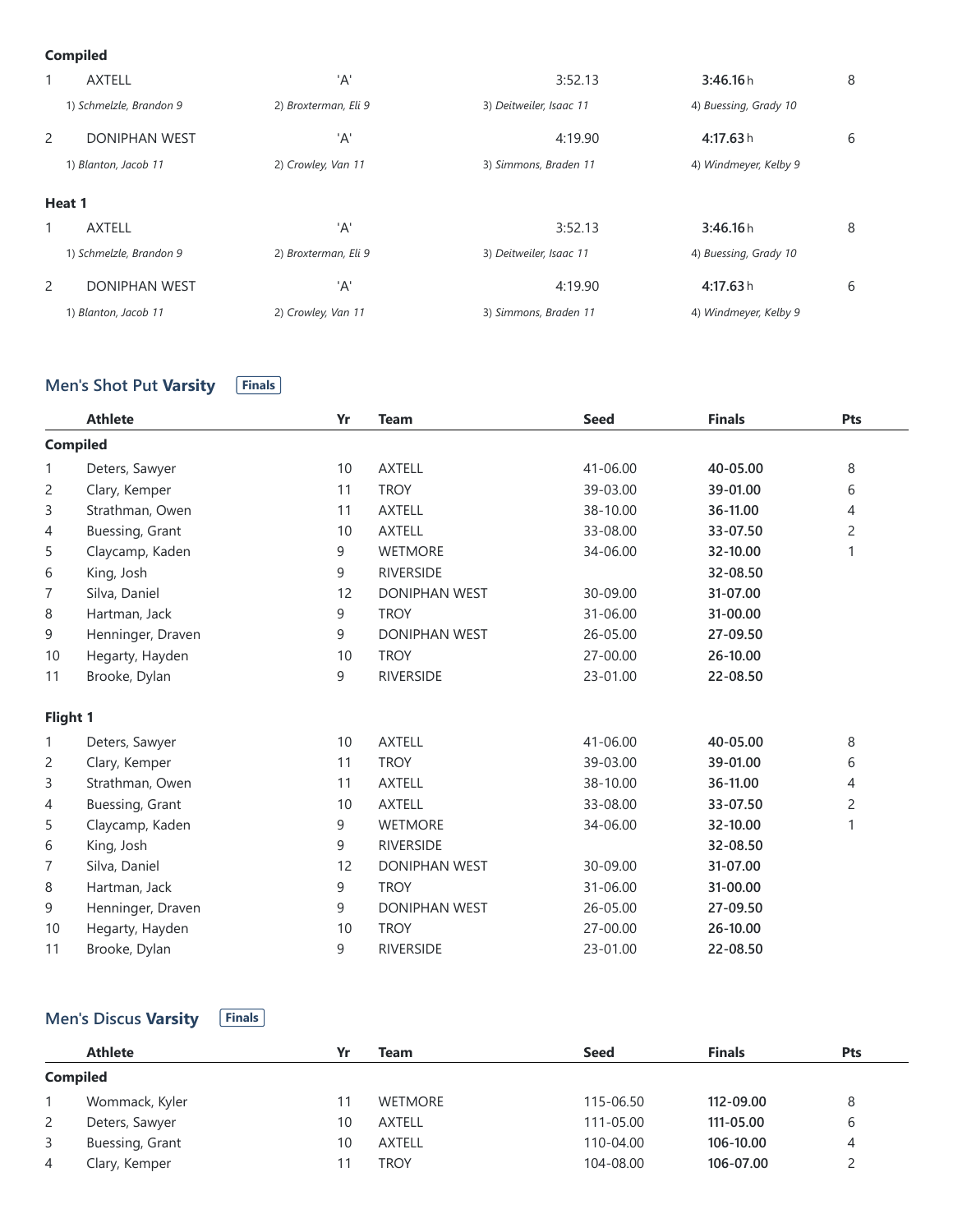|                   | <b>Compiled</b>                               |    |                      |             |               |                |
|-------------------|-----------------------------------------------|----|----------------------|-------------|---------------|----------------|
|                   | <b>Athlete</b>                                | Yr | <b>Team</b>          | <b>Seed</b> | <b>Finals</b> | Pts            |
|                   | <b>Men's Javelin Varsity</b><br><b>Finals</b> |    |                      |             |               |                |
| $\qquad \qquad -$ | Brooke, Dylan                                 | 9  | <b>RIVERSIDE</b>     | 65-04.00    | <b>ND</b>     |                |
| 11                | Henninger, Draven                             | 9  | <b>DONIPHAN WEST</b> | 64-02.00    | 54-06.00      |                |
| 10                | Silva, Daniel                                 | 12 | DONIPHAN WEST        | 73-03.00    | 71-08.00      |                |
| 9                 | Shuler, Ryan                                  | 9  | <b>WETMORE</b>       | 76-03.00    | 81-08.00      |                |
| 8                 | King, Josh                                    | 9  | <b>RIVERSIDE</b>     | 86-01.50    | 89-02.00      |                |
| 7                 | Henry, Braden                                 | 12 | <b>WETMORE</b>       | 93-11.00    | 93-01.00      |                |
| 6                 | Strathman, Owen                               | 11 | <b>AXTELL</b>        | 84-05.00    | 95-02.00      |                |
| 5                 | Claycamp, Kaden                               | 9  | <b>WETMORE</b>       | 97-01.00    | 96-00.00      | $\mathbf{1}$   |
| 4                 | Clary, Kemper                                 | 11 | <b>TROY</b>          | 104-08.00   | 106-07.00     | $\overline{c}$ |
| 3                 | Buessing, Grant                               | 10 | <b>AXTELL</b>        | 110-04.00   | 106-10.00     | 4              |
| 2                 | Deters, Sawyer                                | 10 | <b>AXTELL</b>        | 111-05.00   | 111-05.00     | 6              |
| 1                 | Wommack, Kyler                                | 11 | <b>WETMORE</b>       | 115-06.50   | 112-09.00     | 8              |
| Flight 1          |                                               |    |                      |             |               |                |
| $ -$              | Brooke, Dylan                                 | 9  | <b>RIVERSIDE</b>     | 65-04.00    | <b>ND</b>     |                |
| 11                | Henninger, Draven                             | 9  | <b>DONIPHAN WEST</b> | 64-02.00    | 54-06.00      |                |
| 10                | Silva, Daniel                                 | 12 | DONIPHAN WEST        | 73-03.00    | 71-08.00      |                |
| 9                 | Shuler, Ryan                                  | 9  | <b>WETMORE</b>       | 76-03.00    | 81-08.00      |                |
| 8                 | King, Josh                                    | 9  | <b>RIVERSIDE</b>     | 86-01.50    | 89-02.00      |                |
| 7                 | Henry, Braden                                 | 12 | <b>WETMORE</b>       | 93-11.00    | 93-01.00      |                |
| 6                 | Strathman, Owen                               | 11 | <b>AXTELL</b>        | 84-05.00    | 95-02.00      |                |
| 5                 | Claycamp, Kaden                               | 9  | <b>WETMORE</b>       | 97-01.00    | 96-00.00      | 1              |

#### **Men's Javelin Varsity Finals**

|                   | <b>Athlete</b>     | Yr | <b>Team</b>          | <b>Seed</b> | <b>Finals</b> | Pts            |
|-------------------|--------------------|----|----------------------|-------------|---------------|----------------|
| <b>Compiled</b>   |                    |    |                      |             |               |                |
| $\mathbf{1}$      | Hackler, Storm     | 12 | <b>WETMORE</b>       | 138-10.50   | 153-11.00     | 8              |
| 2                 | Hartman, Jack      | 9  | <b>TROY</b>          | 129-06.00   | 131-05.00     | 6              |
| 3                 | Wommack, Kyler     | 11 | <b>WETMORE</b>       | 126-06.00   | 127-04.00     | 4              |
| 4                 | Carls, Jacob       | 11 | <b>WETMORE</b>       | 113-11.00   | 126-09.00     | $\overline{c}$ |
| 5                 | Buessing, Evan     | 11 | <b>AXTELL</b>        | 124-03.00   | 122-06.00     |                |
| 6                 | Henry, Braden      | 12 | <b>WETMORE</b>       | 109-06.00   | 114-04.00     |                |
| 7                 | King, Josh         | 9  | <b>RIVERSIDE</b>     | 112-05.00   | 98-03.00      |                |
| 8                 | Buessing, Blaise   | 9  | <b>AXTELL</b>        | 89-02.00    | 97-06.00      |                |
| 9                 | Barnett, Andrew    | 10 | <b>TROY</b>          | 82-04.00    | 94-05.00      |                |
| 10                | Hegarty, Hayden    | 10 | <b>TROY</b>          | 104-00.00   | 89-09.00      |                |
| 11                | Silva, Daniel      | 12 | <b>DONIPHAN WEST</b> | 89-09.00    | 84-03.00      |                |
| $12 \overline{ }$ | Shaughnessy, Gavin | 9  | <b>AXTELL</b>        | 75-10.00    | 82-09.00      |                |
| 13                | Brooke, Dylan      | 9  | <b>RIVERSIDE</b>     | 76-06.00    | 75-00.00      |                |
| 14                | Henninger, Draven  | 9  | <b>DONIPHAN WEST</b> | 85-04.50    | 56-04.00      |                |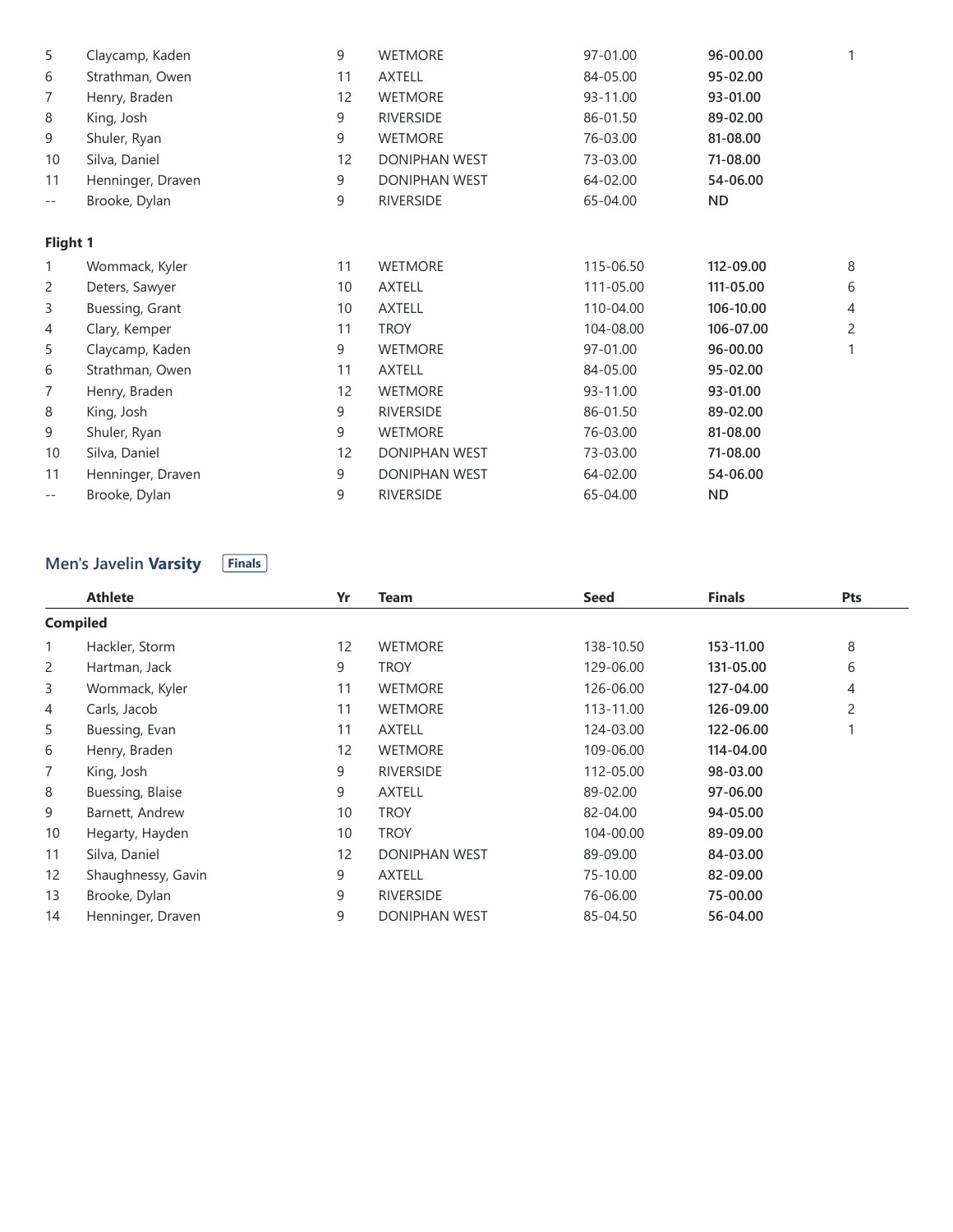### **Flight 1**

| 1              | Hackler, Storm     | 12 | <b>WETMORE</b>       | 138-10.50 | 153-11.00 | 8 |
|----------------|--------------------|----|----------------------|-----------|-----------|---|
| 2              | Hartman, Jack      | 9  | <b>TROY</b>          | 129-06.00 | 131-05.00 | 6 |
| 3              | Wommack, Kyler     | 11 | <b>WETMORE</b>       | 126-06.00 | 127-04.00 | 4 |
| 4              | Carls, Jacob       | 11 | <b>WETMORE</b>       | 113-11.00 | 126-09.00 | 2 |
| 5              | Buessing, Evan     | 11 | <b>AXTELL</b>        | 124-03.00 | 122-06.00 |   |
| 6              | Henry, Braden      | 12 | <b>WETMORE</b>       | 109-06.00 | 114-04.00 |   |
| $\overline{7}$ | King, Josh         | 9  | <b>RIVERSIDE</b>     | 112-05.00 | 98-03.00  |   |
| 8              | Buessing, Blaise   | 9  | <b>AXTELL</b>        | 89-02.00  | 97-06.00  |   |
| 9              | Barnett, Andrew    | 10 | <b>TROY</b>          | 82-04.00  | 94-05.00  |   |
| 10             | Hegarty, Hayden    | 10 | <b>TROY</b>          | 104-00.00 | 89-09.00  |   |
| 11             | Silva, Daniel      | 12 | <b>DONIPHAN WEST</b> | 89-09.00  | 84-03.00  |   |
| 12             | Shaughnessy, Gavin | 9  | <b>AXTELL</b>        | 75-10.00  | 82-09.00  |   |
| 13             | Brooke, Dylan      | 9  | <b>RIVERSIDE</b>     | 76-06.00  | 75-00.00  |   |
| 14             | Henninger, Draven  | 9  | <b>DONIPHAN WEST</b> | 85-04.50  | 56-04.00  |   |
|                |                    |    |                      |           |           |   |

### **Men's High Jump Varsity Finals**

|                 | <b>Athlete</b>     | Yr | <b>Team</b>          | <b>Seed</b> | <b>Finals</b> | Pts |
|-----------------|--------------------|----|----------------------|-------------|---------------|-----|
| <b>Compiled</b> |                    |    |                      |             |               |     |
| $\mathbf{1}$    | Bloom, Eric        | 12 | <b>WETMORE</b>       |             | $6 - 00.00$   | 8   |
| 2               | Simmons, Braden    | 11 | <b>DONIPHAN WEST</b> | $5 - 04.00$ | $5 - 02.00$   | 6   |
| $ -$            | Hernandez, Darrion | 9  | <b>RIVERSIDE</b>     | $5 - 02.00$ | <b>NH</b>     |     |
| $- -$           | Bowe, Gannon       | 9  | <b>TROY</b>          | $5 - 04.00$ | <b>NH</b>     |     |
| Flight 1        |                    |    |                      |             |               |     |
| $\mathbf{1}$    | Bloom, Eric        | 12 | <b>WETMORE</b>       |             | $6 - 00.00$   | 8   |
| $\overline{2}$  | Simmons, Braden    | 11 | <b>DONIPHAN WEST</b> | $5 - 04.00$ | $5 - 02.00$   | 6   |
| $ -$            | Hernandez, Darrion | 9  | <b>RIVERSIDE</b>     | $5 - 02.00$ | <b>NH</b>     |     |
| $- -$           | Bowe, Gannon       | 9  | <b>TROY</b>          | $5 - 04.00$ | <b>NH</b>     |     |

#### **Men's Pole Vault Varsity Finals**

|                | <b>Athlete</b>      | Yr | <b>Team</b>      | <b>Seed</b> | <b>Finals</b> | <b>Pts</b>     |
|----------------|---------------------|----|------------------|-------------|---------------|----------------|
|                | <b>Compiled</b>     |    |                  |             |               |                |
| $\mathbf{1}$   | Scheibe, Noah       | 12 | <b>AXTELL</b>    | 10-00.00    | $8 - 06.00$   | 8              |
| $\mathbf{2}$   | Hewins, Cody        | 9  | <b>RIVERSIDE</b> | $8 - 00.00$ | $7 - 00.00$   | 6              |
| 3              | Brooke, Christopher | 12 | <b>RIVERSIDE</b> | $9 - 00.00$ | $7 - 00.00$   | $\overline{4}$ |
| Flight 1       |                     |    |                  |             |               |                |
|                | Scheibe, Noah       | 12 | <b>AXTELL</b>    | 10-00.00    | 8-06.00       | 8              |
| $\overline{2}$ | Hewins, Cody        | 9  | <b>RIVERSIDE</b> | $8 - 00.00$ | $7 - 00.00$   | 6              |
| 3              | Brooke, Christopher | 12 | <b>RIVERSIDE</b> | $9 - 00.00$ | $7 - 00.00$   | 4              |

# **Men's Long Jump Varsity Finals**

|                 | <b>Athlete</b>     |    | Team           | <b>Seed</b> | <b>Finals</b> | <b>Pts</b> |
|-----------------|--------------------|----|----------------|-------------|---------------|------------|
| <b>Compiled</b> |                    |    |                |             |               |            |
|                 | Schmelzle, Brandon |    | <b>AXTELL</b>  | 21-03.75    | 19-09.00      | 8          |
| 2               | Bloom, Eric        | 12 | <b>WETMORE</b> | 19-01.00    | 19-07.25      | h          |